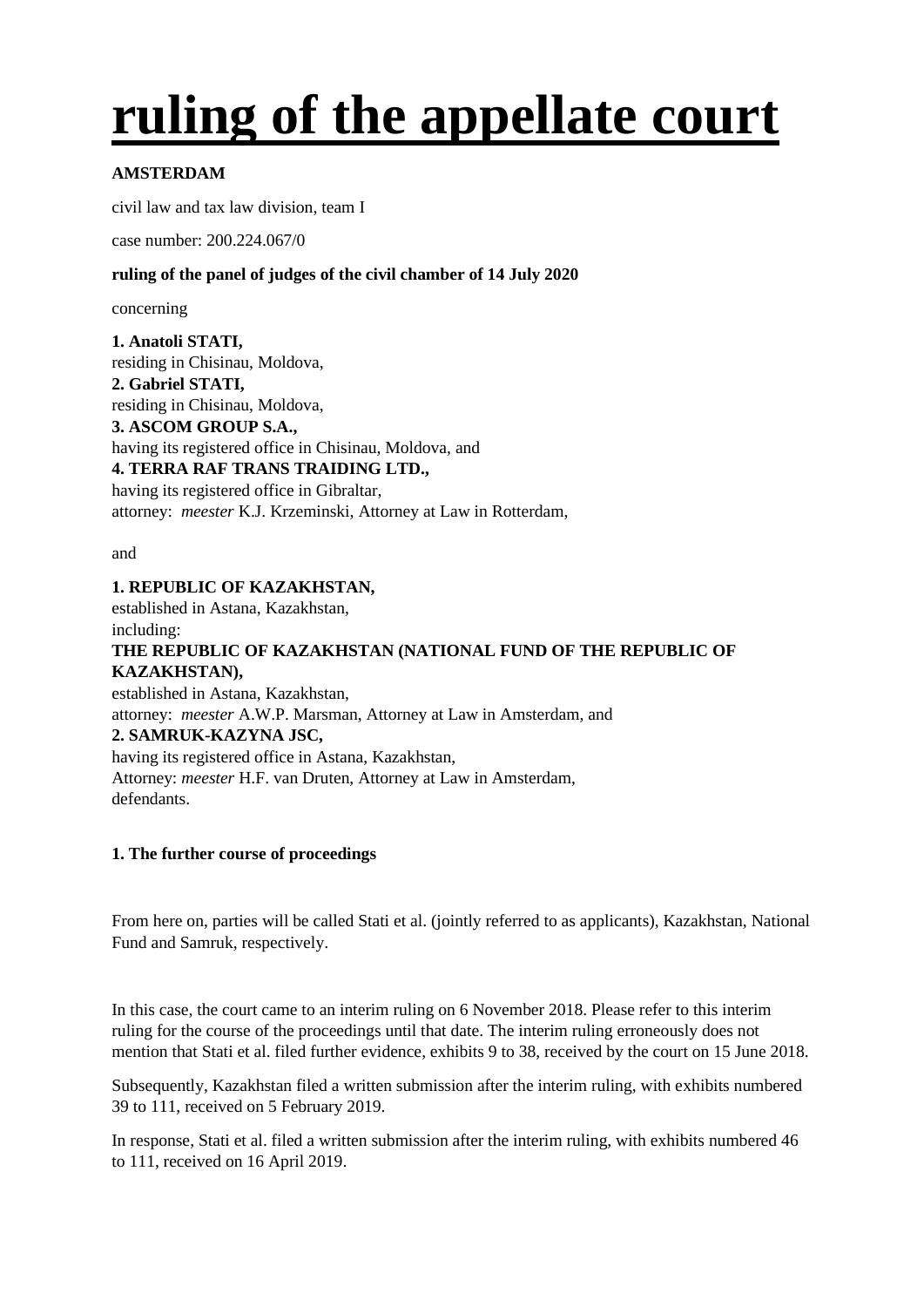In their letter of 2 August 2019 with annex, Kazakhstan requested Stati et al. be ordered to pay the actual costs of the proceedings for the reasons explained in that letter.

Kazakhstan filed further evidence, received by the registry of the court on 16 August 2019 (exhibits 112 to 119), 20 August 2019 (exhibits 120 to 122) and 27 August 2019 (exhibit 123).

Kazakhstan then submitted a (secured) USB stick as evidence; however without the required access code meaning that the court was unable to examine the data on this USB stick.

Stati et al. submitted further evidence, received by the registry of the court on 19 August 2019 (exhibits 165 to 167).

Continuation of the oral hearings for the application took place on 27 August 2019. On that date, representing Stati et al, appeared *meester* Krzeminski, Attorney at Law, previously mentioned, *meester* M. van de Hei-Koedoot, Attorney at Law in Amsterdam, and *meester* T.R. Vaal, Attorney at Law in Rotterdam, and representing Kazakhstan *meester* Marsman, previously mentioned, *meester* M. Gerrits, I.S. Timman and *meester* R.W. Ledeboer, all Attorneys at Law in Amsterdam; and representing Samruk *meester* H.F. van Druten, Attorney at Law in Amsterdam. Kazakhstan, on one hand, and Stati et al. on the other hand, elucidated their positions through plea notes presented to the court. Stati et al. were further represented by E. Dzhazoijan, Attorney at Law with King & Spalding in London.

The ruling of the court was then issued.

### **2. Facts**

In this case, the court takes the facts mentioned hereafter as the starting point. These facts result from undisputed arguments of the parties or the content of exhibits that have either not been contested or insufficiently contested, to which the parties refer in support of their arguments.

2.1 In the period between 1999 and 2004, Stati et al. (indirectly) acquired shares in two Kazakh companies, namely Kazpolmunay LLP, hereafter called KPM, and Tolkynneftegaz LLP, hereafter called TNG. KPM owned the exploitation rights for the oil field Borankol, and TNG for the oil field Tolkyn and the Tabyl Block, all located in Kazakhstan. At the Borankol field, TNG was supposed to construct a liquefied petroleum gas installation, hereafter called: the LPG installation. After a dispute between the parties in 2010, the exploitation rights for the oil fields were terminated.

2.2 In relation to this, Stati et al. filed for an arbitral procedure with an arbitral tribunal, according to the arbitration regulations of the Arbitration Institute connected to the Stockholm Chamber of Commerce, hereafter called: the arbitral tribunal and the SCC, respectively. Article 26(3) of the Energy Charter Treaty of 17 December 1994, hereafter called: the ECT, formed the basis of that arbitration. The arbitral tribunal pronounced its award on 19 December 2013, which was supplemented by an arbitral award of 17 January 2014. The arbitral tribunal ruled in its awards that Kazakhstan neglected the obligations it owed to Stati et al. under the ECT, and ordered Kazakhstan to pay to Stati et al. damages after deducting debts, amounting to USD 497,685,101. The amount included in this for loss related to the LPG installation was determined at USD 199 million. The arbitral awards are not appeallable.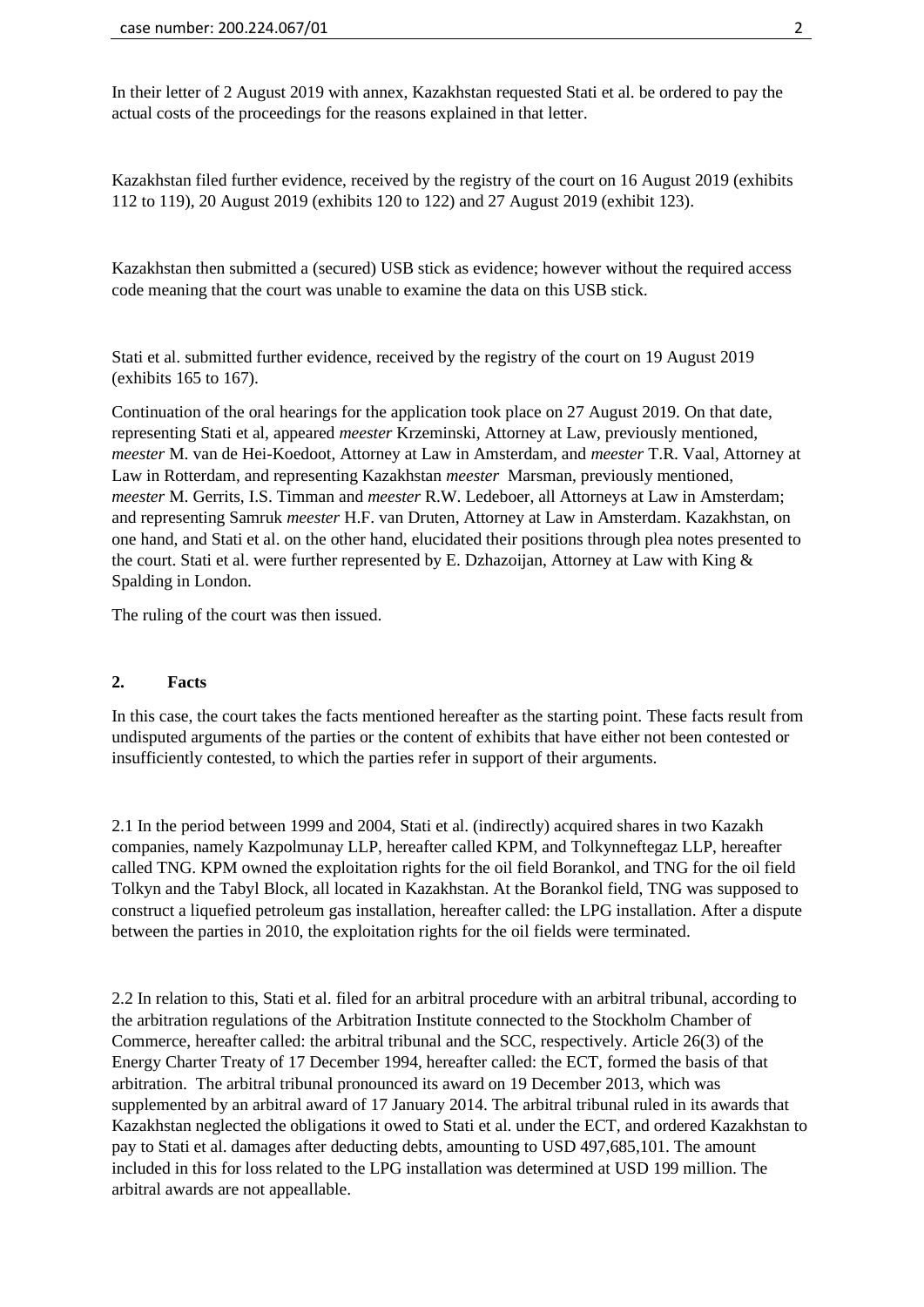2.4 Kazakhstan applied for annulment of the arbitral awards with the competent judge in Stockholm (Svea Hovratt). This Swedish court refused Kazakhstan's application by its decision of 9 December 2016. Kazakhstan then brought a judicial review (for annulment of the arbitral awards due to "grave procedural error") against the decision of the Swedish judge, which was refused by the Swedish Supreme Court in its judgment of 24 October 2017. No further legal remedies exist against the decision of the lower court which refused the application for annulment of the arbitral awards.

## **3. Further evaluation**

3.1 Reference is made to that which has been considered and decided in the interim ruling, the contents of which should be considered as referenced and intercalated here. This case concerns the application made by Stati et al. for recognition and enforcement of those arbitral awards.

3.2 The interim ruling gave Kazakhstan the opportunity to examine the documents made available on 15 June 2018 in the English proceedings before the High Court as a result of the "disclosure", and to submit a selection thereof to the court and provide a written elucidation. The interim ruling also gave Kazakhstan the opportunity to admit to these proceedings the judgment of the High Court, which was expected to be pronounced before the end of 2019. It was also determined that Stati et al. would be allowed to respond by written submission, and that continuation of the oral hearing would be ordered afterwards.

3.3 In its written submission, Kazakhstan made it known that the English proceedings before the High Court had been withdrawn, so that a final High Court judgment could not be admitted to the proceedings. In its written submission, Kazakhstan then further elucidated the deception in the arbitral procedure it claimed took place. By means of its written submission, it also repeated and supplemented its application ex. Article 843a Rv. Application Article 843a Rv Stati et al. contested this in their written submission, after which the parties again orally elucidated their positions.

3.4 The application made by Stati et al. for recognition and enforcement of the arbitral awards is based on Article 1075 Rv in connection with Articles III and IV of The Convention on the Recognition and Enforcement of Foreign Arbitral Awards of 10 June 1958 (Collection of treaties and conventions 1959, 58), hereafter: the New York Convention. Kazakhstan has not contested that Article 1075 Rv and the New York Convention are applicable. Because the arbitral awards in the Contracting State of Sweden have been pronounced, the court assumes the applicability of the New York Convention and, with that, applicability of Article 1075 Rv. Kazakhstan argued in defence that recognition and enforcement must be refused for the reasons stated in Article V of the New York Convention. To this end, it firstly argued that these arbitral awards were obtained through deception, and that recognition and enforcement of those awards would therefore be in conflict with public policy within the meaning of Article V(2) of the New York Convention. Secondly, Kazakhstan argued that grounds for refusal are applicable within the meaning of Article  $V(1)(a)$ , (b), (c) or (d). The grounds for refusal argued by Kazakhstan will be discussed and evaluated hereafter.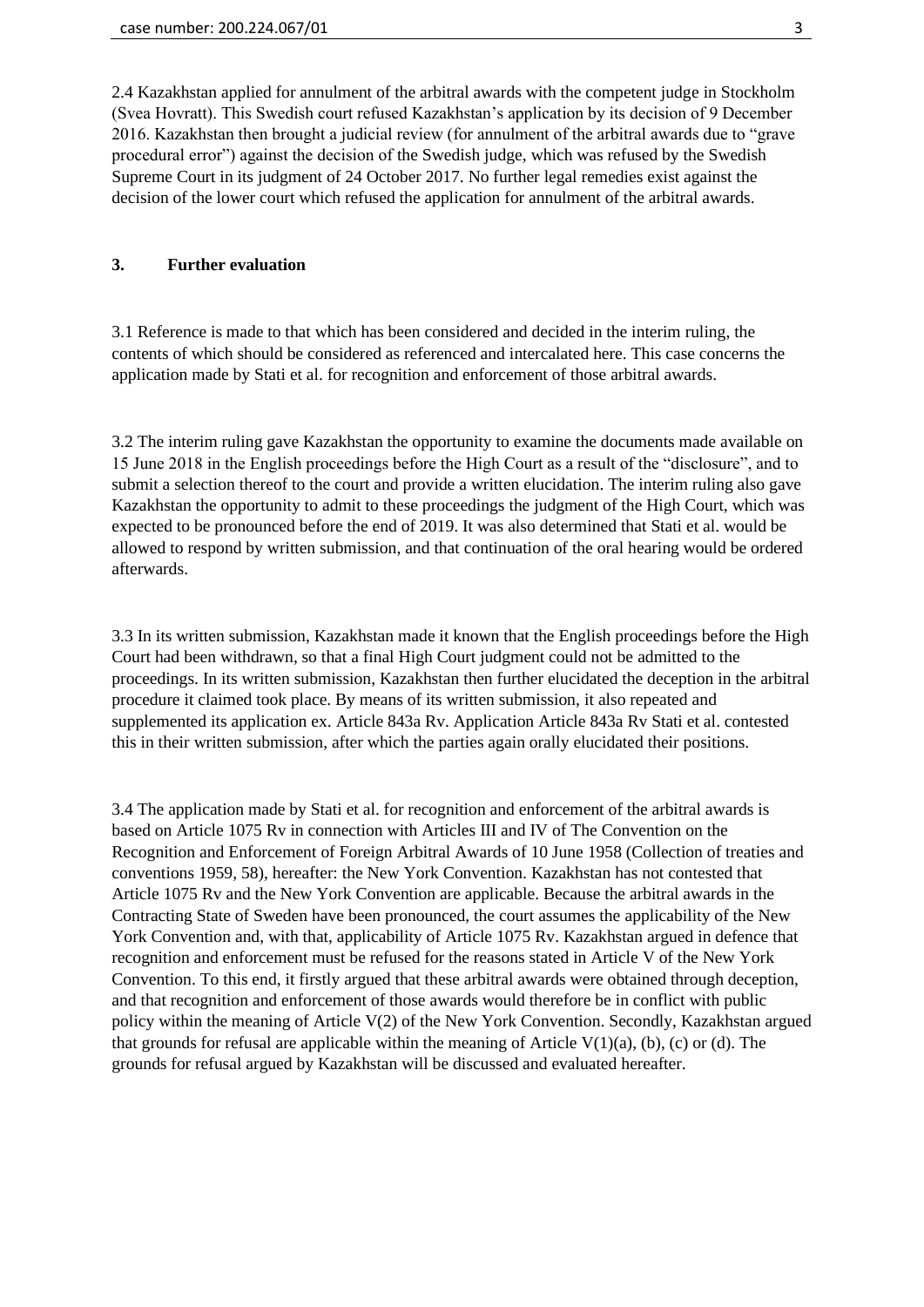## *Procedural deception*

3.5 Kazakhstan argues that the arbitral awards were obtained through deception by Stati et al. For refusal of the application for recognition and enforcement on those grounds, it does not suffice that claims which were made by Stati et al. in the arbitral procedure were found to be (partially) incorrect or incomplete after the announcement of arbitral awards. Consideration of the argument of procedural deception requires more than the (partial) incorrectness or incompleteness of those claims. This requires that facts, or circumstances, proven after the arbitral procedure and attributable to Stati et al, are of such gravity that execution of the arbitral awards should be refused. This requires, at minimum, that Stati et al. intentionally misled the arbitral tribunal, while the actions of Stati et al. also had proven influence on the formation of the arbitral awards.

3.6 When evaluating the existence of this ground for refusal, it must not be forgotten that adjudication of the original dispute between the parties is reserved for the arbitral tribunal. Pursuant to the applicable Article 1075(2) juncto 985 Rv, the judge exequatur must therefore not re-examine the case. It should also be mentioned that the Swedish judge in the annulment proceedings already examined whether or not the arbitral awards were obtained through deception or not, and determined that this was not the case. Although the Dutch judge exequatur must independently examine the presence of this ground for refusal, and Kazakhstan has supplemented parts of its claims in relation to deception, the findings of the Swedish judge must nevertheless be considered a strong indication that no procedural deception took place.

3.7 It must also be noted that the judgment of the English High Court of 6 June 2017 (see consideration 2.16 of the interim ruling), which ascertains fraud prima facie, was only a preliminary finding. Such a finding is, by its definition, not binding for adjudication of the case in question.

#### *Deception concerning the costs of the LPG installation*

3.8 Kazakhstan argues that the arguments of Stati et al. in the arbitral procedure were deceptive and that information was withheld about the construction costs of the LPG installation. In conflict with the truth, Stati et al. made it appear in the arbitral tribunal as if they had spent at least USD 245 million on the construction of the LPG installation. However, Stati et al. created constructions to fraudulently increase the construction costs. Stati et al. had a management fee of USD 43,852,108 charged to TNG, which they omitted to mention in the arbitral procedue was a party connected to them, without any contractual grounds, and without services being rendered in return. Secondly, a second party connected to Stati et al., Azalia, purchased parts amounting to USD 35 million and, via Perkwood, then sold these shares to TNG for the artificially increased price of USD 93 million. Thirdly, Stati et al. have, according to the court's understanding, recorded in its bookkeeping system an amount for fictional parts of USD 31 million and, fourthly, Stati et al. made TNG pay an amount of USD 72 million for components which were never delivered. Furthermore, Stati et al. deceptively submitted to the arbitral tribunal that the bid made by KMG (KazMunaiGaz) was a reliable indication of the value of the LPG installation. In 2008, Stati et al. made it appear to potential buyers (including KMG) of the LPG installation, that the construction costs of the installation amounted to approximately USD 193 million, although they knew this to be untrue. Kazakhstan's argument has always been that if the arbitral tribunal had known that KMG's bid was based on costs which had been altered through transaction with parties connected to Stati et al, it would have never regarded those costs as a reliable indication of the value of the LPG installation.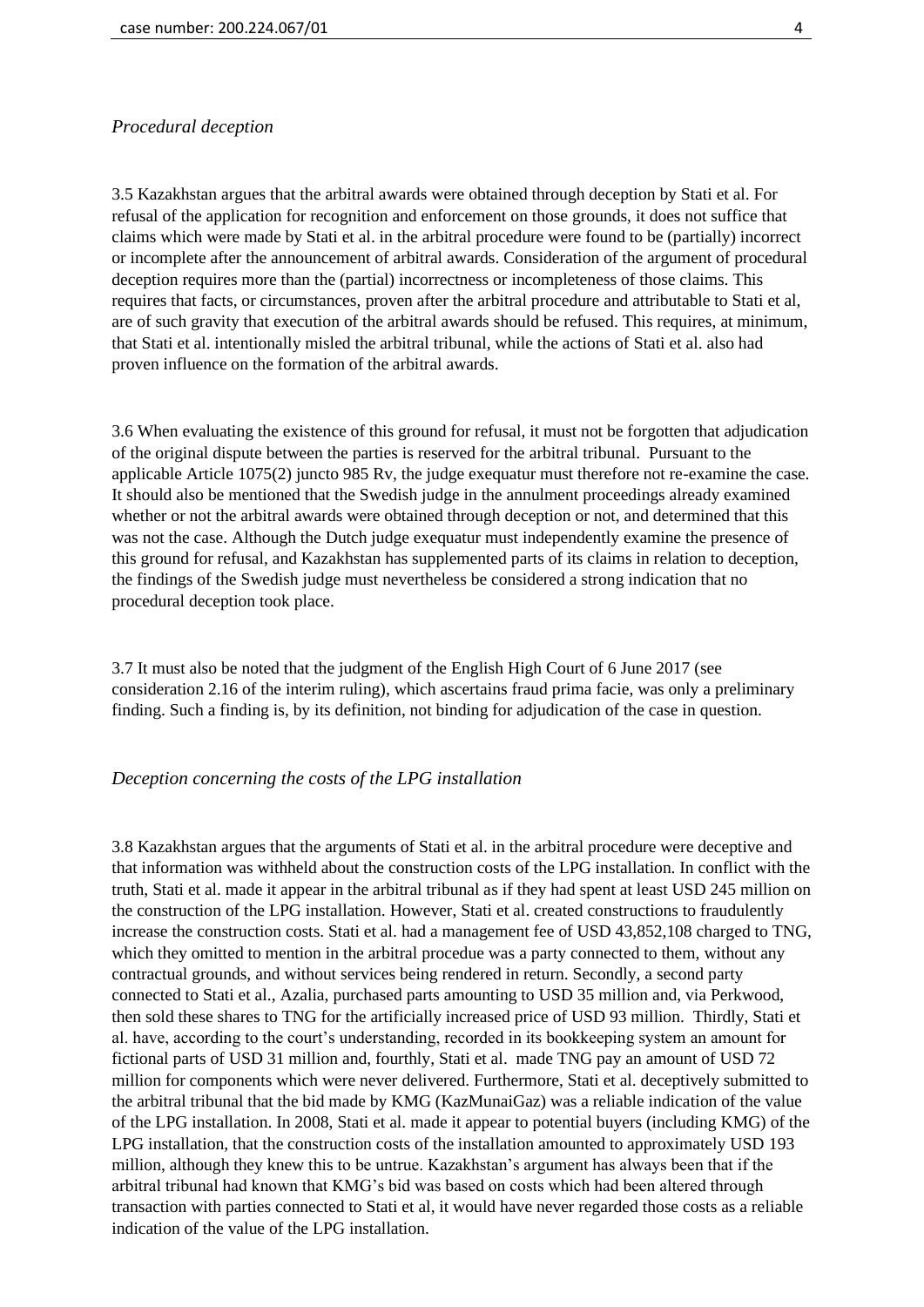3.9 Stati et al. have contested these arguments. According to Stati et al., fictitious components were never recorded, nor were the prices of parts ever inflated for no reason. The prices of components were increased because costs were incurred for transport, insurance and services, because currencies were converted from Euros to Dollars, and due to a surcharge for management fees. These management fees were not charged without good reason. Under that name, Perkwood indeed provided services to TNG, for the benefit of the construction of the LPG installation. The components costing USD 72 million were indeed delivered. According to evidence submitted by Kazakhstan, these parts were found near the LPG installation in 2010. Stati et al. have also never failed to mention that Perkwood was connected to them. In any case, they never had the intention to mislead the arbitral tribunal. Stati et al. conclude in their defence that the alleged deception likewise had no influence on the outcome of the arbitral awards. The deliberations of the court are as follows:

3.10 The arbitral awards demonstrate that, in the arbitral procedure, parties debated extensively about the valuation of the LPG installation and about the amount of compensation to be determined based on that valuation. According to the arbitral awards in that procedure, Stati et al. took the position that the installation should be valued according to the expected Discount Cash Flow (DCF) which their expert valued at USD 408,3 million. According to them, the scrap value was incorrect indemnification for the LPG installation taken into possession by Kazakhstan, which Kazakhstan wanted to operate at full capacity. In any case, Stati et al. wanted to see a return on their investment costs and, additionally, the value (or some of it) they would have realized upon commissioning the LPG installation for processing the "Contract 302" gas. Stati et al. budgeted their investments until July 2009 at USD 245 million, and the expected value at commissioning for the "Contract 302" gas on USD 329 million, so that the expected value at commissioning exceeded the costs with an amount of USD 84 million. Stati et al. also pointed out that they could have sold the LPG installation to a third party which could have used the LPG installation to process its own gas. In relation to this, they pointed out KMG's fictitious offer of USD 199 million in September 2008. In the arbitral procedure, Kazakhstan took the position that the LPG installation was a "failed project", and that Stati et al. could therefore not claim any indemnification with relation to that installation; at most a possible scrap value, but that Stati et al. had not made any such claim. According to Kazakhstan, Stati et al. incorrectly referred to the investment value or book value, because this is not a proper indication of the market value. A hypothetical buyer would not be interested in the amount of the investments, but only in the expected revenues. Kazakhstan made reference to the expert, Deloitte, which it had contacted, who concluded that the installation had a negative value of USD 89,9 million. Deloitte based this value on the DCF method, and on the estimated needed costs of USD 100 million in order to finish construction of the LPG installation. Kazakhstan also referenced reports of another expert, GCA (Gaffney, Cline & Associates), which specify that (at least) another USD 100 million would be needed to finish construction and commission the installation. Kazakhstan further pointed out that the bids from KPM and other parties did not represent the FMV (Fair Market Value) because, according to testimonies, those bids were made only for strategic reasons, namely to gain access to the data room. Kazakhstan also contested that it had the intention to finish construction of the LPG installation.

3.11 Based on party debate, the arbitral tribunal considered that it was not convinced by the conclusion of Kazakhstan's experts that the LPG installation was a "failed project". In this case, Kazakhstan would not have been willing to further invest in the finalization of the construction, which was the case according to evidence. The arbitral tribunal further considered that it took note of the parties' elaborate arguments, based on their expert reports, but that it did not have to evaluate those reports and their very different conclusions. In the opinion of the arbitral tribunal, "the relatively best source" for valuation of the installation are the bids placed for that installation by third parties circa October 2008. After all, the potential buyers made bids for the LPG installation with the expectation that it would become operational. Therefore, the arbitral tribunal chose its own method for determining the valuation, for which it appears to have been led by both parties' focus on the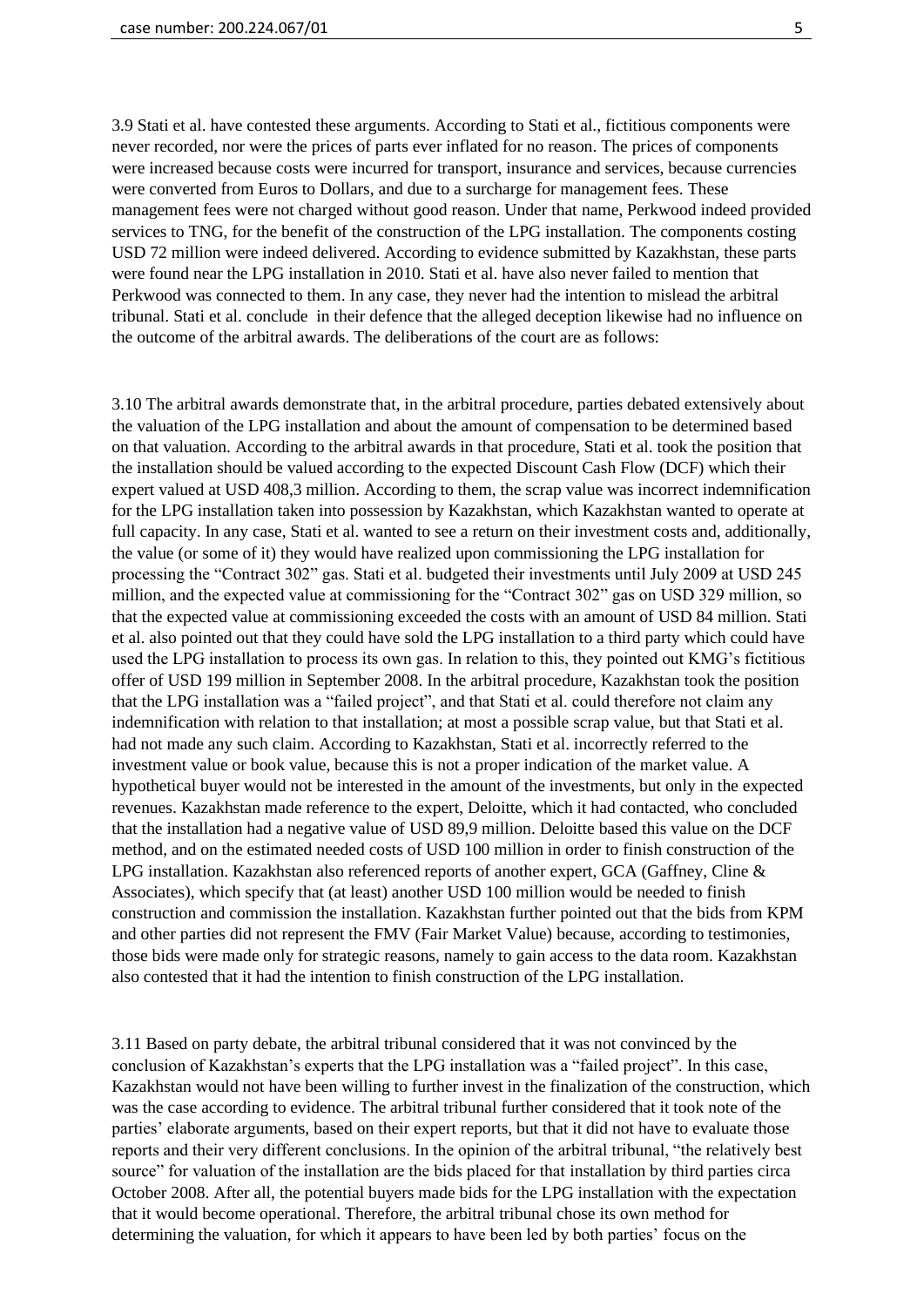operational value of the LPG installation. The arbitral tribunal did not elaborate on parties' arguments about that operational value, which were mainly focused on the result of valuations by both parties' experts. Instead, from the multiple facts presented by the parties, the arbitral tribunal decided in favour of choosing the bids placed in 2008, namely the bid placed by KMG, as the relatively best source for valuation of the LPG installation. With its choice, the arbitral tribunal demonstrated that it considered the operational value of the LPG installation in economic traffic as decisive. After all, that value is evident from the bids. The arbitral tribunal rejected arguments that these were only strategic bids, and not a price that the bidders were actually prepared to pay. This implies that the arbitral tribunal did not take the investment costs of the LPG installation into consideration when determining the loss. Parties' debate in the arbitral procedure partly concerned the question whether or not the investment costs should be considered for valuation of the LPG installation. The arbitral tribunal chose to disregard the investment costs, which was also the argument put forward by Kazakhstan. The conclusion drawn is that the position taken by Stati et al., namely that they invested USD 245 million in the LPG installation did not influence the outcome of the arbitral procedure.

3.12 In these proceedings, Kazakhstan has further argued that the investment costs that were (fraudulently) indicated via the bids, indirectly influenced the outcome of the arbitral procedure. To this end, Kazakhstan argues that, in the summer of 2008, Stati et al. drafted a so-called information memorandum, for the purpose of selling TNG (among others), in which they stated that, up until 1 July 2008, TNG had invested a sum of USD 193 million in the LPG installation. These costs, too, were deceptively increased in the aforementioned manner, meaning that KMG's bid was obtained through deception. From the bid's text, it is clear that it was partly based on the construction costs indicated by Stati et al. According to Kazakhstan, if this had been known to the arbitral tribunal, it would never have considered KMG's bid as "the relatively best source" for valuation. The court's deliberations regarding this argument are as follows: In its considerations concerning the valuation of the LPG installation, the arbitral tribunal found that the average valuation of the bids for the installation was USD 150 million. Thereafter, the arbitral tribunal referred to the special significance of KM's bid, a company owned by Kazakhstan, for an amount of USD 199 million, and determined the damages payable by Kazakhstan at this amount. The determination of loss was not solely based on KMG's bid, but the arbitral tribunal also took other bids into consideration. These bids were elucidated by bidders' explanations, based on the DCF-method, or no valuation method was described. Additionally, KMG's bid was, according to the accompanying text, only partly based on the construction costs. The value of the LPG installation was calculated as the mathematical average value, based on the operational profit (EBITDA) and the value based on historical costs. The bid of USD 199 million is closest to and even slightly higher than the amount of the construction costs indicated (fraudulently, according to Kazakhstan) at USD 193 million. KMG seems to have estimated the value, based on operational profits, equal to or higher than the construction costs. Therefore, it is not unambiguously clear that the indication of the construction costs in the amount of USD 193 million had any influence on KMG's bid, let alone on the other bids. Furthermore, it is pure speculation to share Kazakhstan's argument that if the arbitral tribunal, knowing that the construction costs were lower than those presented to the buyers, would not have considered the bids as being "the relatively best source" for valuation of the LPG installation. Even then, the arbitral tribunal could have assumed that the potential buyers, and specifically KMG as a Kazakh state enterprise, as informed parties, were the most aware of the (operational) value of the LPG installation. In this context, it is important to note that the arbitral tribunal explicitly rejected Kazakhstan's argument that strategic bids had only been placed in order to gain access to the data room - where bidders could have verified the investment costs. Furthermore, it is not at all apparent that, in the summer of 2008, even before the existence of a dispute between the parties, Stati et al. deliberately created these circumstances so that they could influence the arbitral tribunal in an arbitral procedure that was not yet pending. Kazakhstan did not put forward any arguments that could justify such a conclusion. Moreover, Kazakhstan's argument is refuted by the fact that in the arbitral procedure Stati et al. did make reference to the bids, and the bid of KMG specifically, but did not take the position that the arbitral tribunal should consider those bids as leading when determining loss.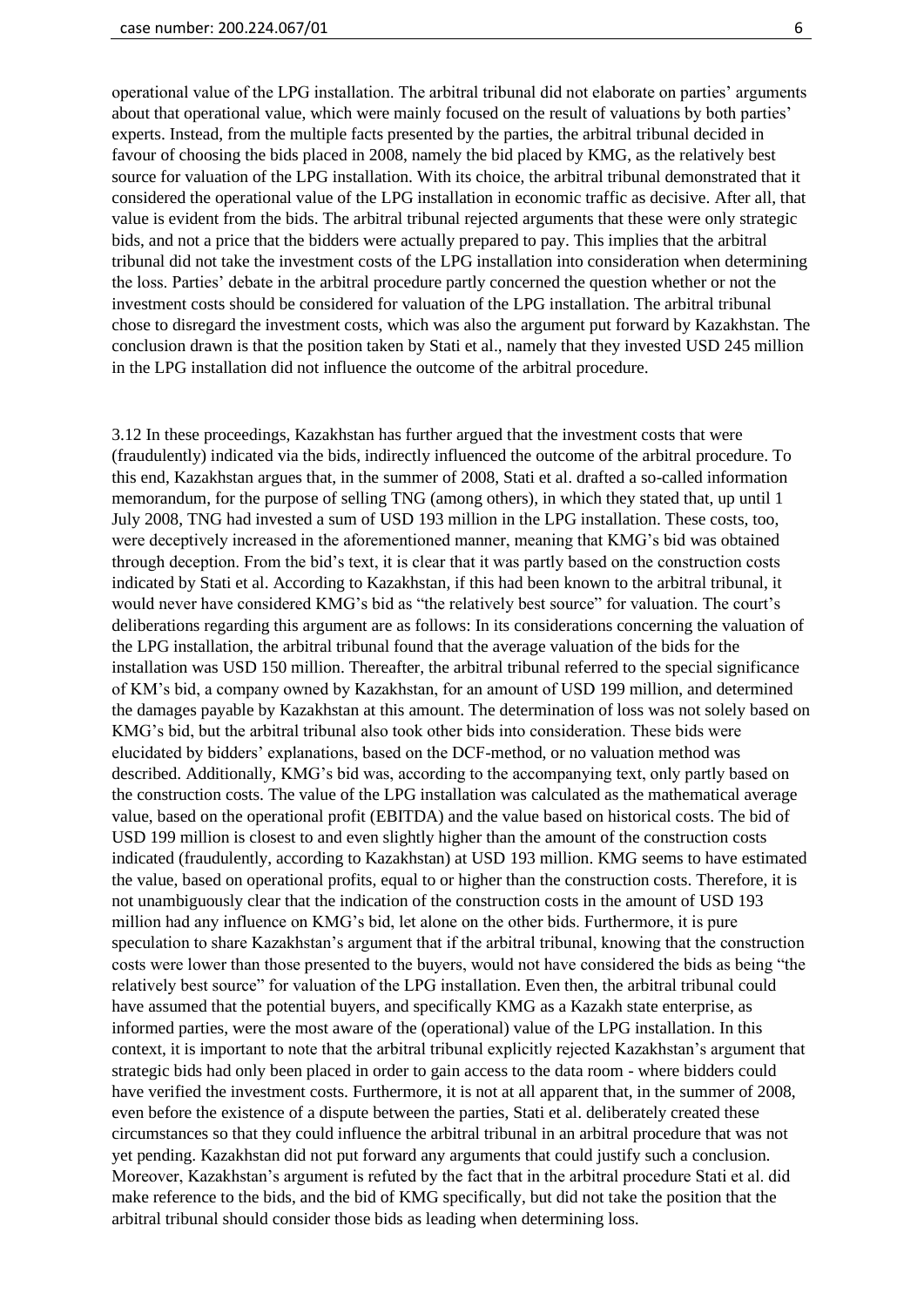3.13 Furthermore, it is important for the aforementioned valuation that, in the arbitral procedure, Kazakhstan never contested the amount of the construction costs that were indicated by Stati et al. Kazakhstan only took the position that the construction costs indicated by Stati et al. at USD 245 million were irrelevant because the Fair Market Value (FMV) of the LPG installation should be assumed, which, in its opinion, was much lower than the construction costs because the LPG installation would never be profitable. On the contrary, Kazakhstan relied in the arbitral procedure on the report of the expert, GCA, which it had engaged. This expert report states that an estimated investment of USD 320 million is reasonable "for the plant as designed" and, furthermore, that the LPG installation, at the time of the report, was 75-90 percent completed (and, according to Kazakhstan's statements, even 80-90 percent completed). The amount indicated by Stati et al. does, therefore, not significantly deviate from the amount of reasonable costs as indicated by Kazakhstan's expert, taking into account the percentage of completion of the installation as indicated by experts (75 percent of USD 320 million, i.e. USD 240 million). Even if the costs of finalizing the construction, estimated by the expert to be USD 100 million, are deducted, the investment comes to USD 220 million, which likewise does not significantly deviate from the construction costs as indicated by Stati et al. In light of this, there is no reason to believe that Stati et al. deceived the arbitral tribunal in its presentation of the construction costs, let alone that the arbitral tribunal was deceived by those costs. If the arbitral tribunal had based itself on the reasonable costs according to the report of Kazakhstan's expert, it would have assumed similar construction costs.

3.14 In this context it is also important that, at the time of the arbitral procedure, Kazakhstan already had control of the LPG installation and, thus, had insight into the actual condition of the installation. At that moment, Kazakhstan was also in possession of TNG's record-keeping system, which Kazakhstan has not denied. Therefore, Kazakhstan had every opportunity to take a substantiated position in the arbitral procedure concerning the costs already incurred for the LPG installation and, in any case, the costs reasonably incurred. GCA's report also shows that GCA employees did, indeed, inspect the LPG installation, so that there was nothing preventing a substantiated position concerning the costs to be reasonably incurred for the construction project.

3.15 Furthermore, it should be considered that differences of opinion can exist about which costs can be reasonably attributed to the construction of the LPG installation. Positions taken in this context can, therefore, not automatically be considered as deception if these later prove to be (partially) incorrect. In this case, however, there was no disagreement in the arbitral procedure regarding the amount of the costs reasonably to be charged. This further means that the statements made by Stati et al. in the arbitral procedure cannot easily be regarded as deceptive. From the statements made by Kazakhstan in the aforementioned procedure concerning the claimed deception, and from submitted documents in relation to wit, it could be deduced that TNG, the shares of which were, at that time, owned by Stati et al., made payments to Perkwood and Azalia, other entities connected to Stati et al., while there was no clear factual or legal basis for those payments. This, however, does not mean that procedural deception was committed, as claimed by Kazakhstan. This claim is refuted simply by the fact that there is no proof that these payments were made with the intention of deceptively inflating the value of the LPG installation in the arbitral procedure. And in any case, this cannot hold true for those costs that were actually incurred and indicated in the Information Memorandum provided to the bidders. After all, these costs had already been incurred and entered in TNG's record-keeping system before the existence of a dispute between parties. Additionally, it has not been ascertained with sufficient certainty that costs were intentionally indicated for parts which were unnecessary or not delivered. In the current proceedings, Stati et al. have refuted with reasons that parts were fictitiously indicate or that parts were not supplied; and in this context, Kazakhstan, too, has not put forward any circumstances which would suggest intentional actions by Stati et al. in relation to the arbitral procedure. That such could be regarded as deceptive transactions, in the sense that Stati et al. indicated costs which could not reasonably be attributed to construction of the LPG installation, is contradicted by the findings of Kazakhstan's expert, who does not substantially contest the total amount indicated by Stati et al. The fact that these costs - intentionally or unintentionally - were not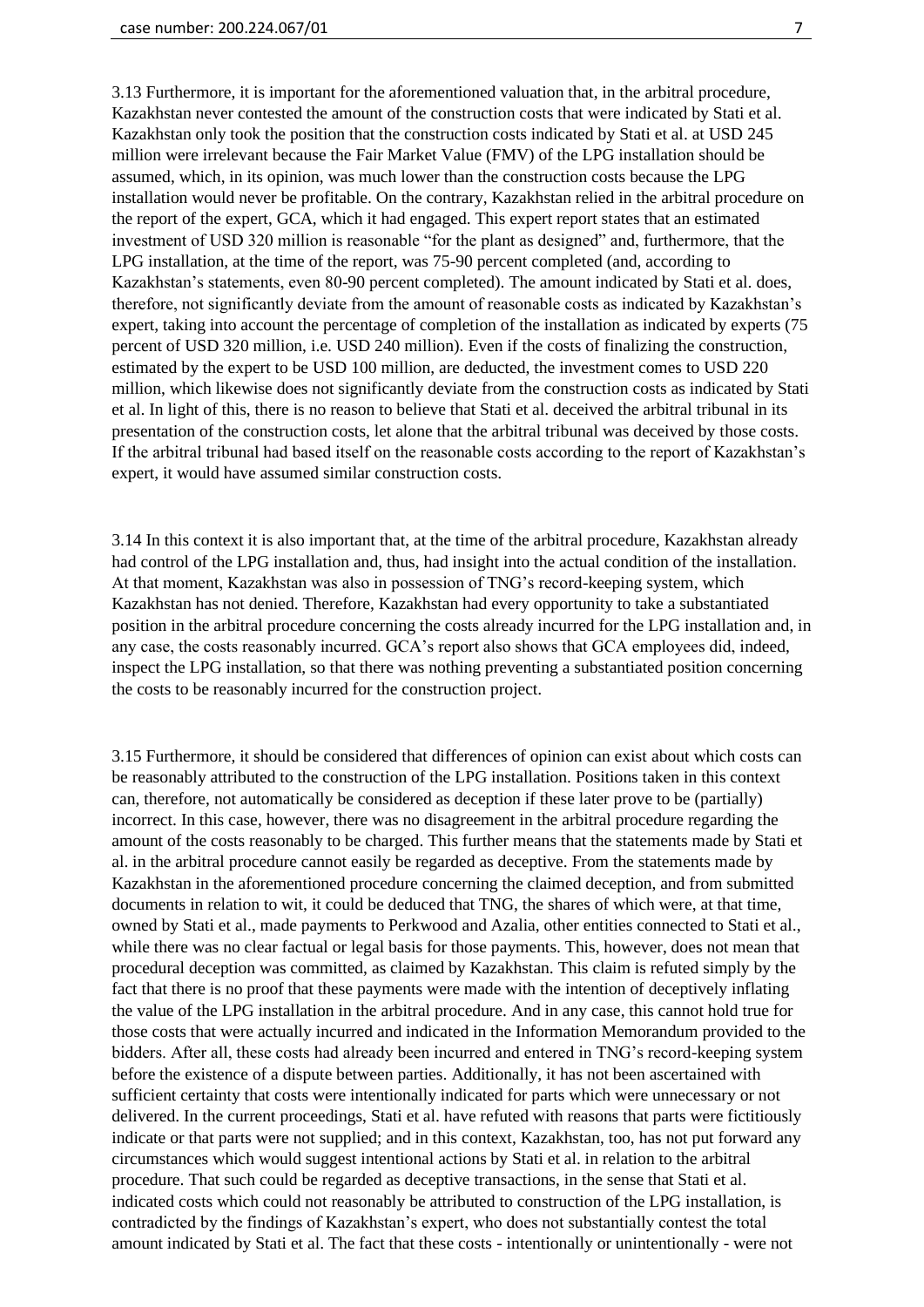entered or incorrectly accounted for in the record-keeping systems of the various entities connected to Stati et al., as suggested by Kazakhstan, is irrelevant in connection with these proceedings. The amounts which Kazakhstan alleges are fraudulently indicated by Stati et al., together amount to more than USD 200 million. That, too raises questions about the deception Kazakhstan alleges took place. The amount which, after deduction of those allegedly deceptive costs, would remain as actual investment costs, USD 45 million at most, is not at all congruent with the reality as ascertained by Kazakhstan's expert. This, too, makes it less likely that costs were indicated fraudulently.

3.16 Taking the prior into consideration, it must also be remarked that Stati et al.'s silence concerning the connection between themselves and the entities Perkwood and Azalia should be considered deception, as Kazakhstan posits. Because it has not been found that payments by TNG to these entities can be regarded as deceptive, it is no longer relevant whether or not these parties were connected to Stati et al. and neither can the omission of this information (which is disputed by Stati et al.) be called procedural deceit, either. Therefore, the court will not consider the debate between parties about this subject.

3.17 The prior means that, in relation to the valuation of the LPG installation, no facts or circumstances of such gravity were shown that the arbitral awards should not be given legal effect. It has not been ascertained that Stati et al. have intentionally misled the arbitral tribunal, nor that the alleged misleading was of substantial influence on the formation of those arbitral awards.

## *Deception concerning liquidity shortage*

3.18 In its defence, Kazakhstan argued that the arbitral tribunal seemed to attribute the liquidity shortage of TNG and KPM to its (Kazakhstan's) actions, while that liquidity shortage could very well be the result of the previously mentioned fictitious construction costs of the LPG installation. According to Kazakhstan, this could have caused the arbitral tribunal to arrive at a different conclusion regarding the causal relationship between its conduct and the loss alleged by Stati et al. The court does not agree with this argument, if only because it has not been proven that any construction costs were indeed fraudulently altered. Given the multitude of facts considered by the arbitral tribunal in its conclusion about the causal relationship between Kazakhstan's conduct on the one hand and the loss claimed by Stati et al. on the other hand, the argument that the arbitral tribunal would have arrived at a different conclusion about that causality if fraudulent construction costs had been demonstrated during the arbitral procedure, is no more than speculation.

3.19 In its submission filed after the interim ruling, Kazakhstan also argued that having studied the newly produced evidence, it appeared that Stati et al. had deceived the arbitral tribunal in relation to the cause of its liquidity shortage, about the attempt to secure a loan from Credit Suisse, and about the so-called "Laren transaction". This transaction, which took place in June 2019, meant that Tristan Oil would deliver bonds to Laren Holding (hereafter: "Laren"), that Laren would transfer these bonds to lenders who would issue a USD 60 million to Laren, with which the bonds would be paid, and a loan of USD 30 million would be issued to TNG and KPM. The nature of the alleged deception was that the documents currently obtained, namely record of board meetings from Ascom of 14 and 22 October 2008, an email from Standard Bank of 25 November 2008 and an internal email of 11 December 2008, show that Stati et al. had a liquidity shortage of USD 50 million, in relation to their activities in Kazakhstan, expected a liquidity shortage in the first half of 2009 and sought financing, and that the obtained internal email of 11 December 2008 shows that Stati et al. found Credit Suisse's loan too expensive and restrictive. Furthermore, a newly obtained settlement agreement shows that Laren was connected to Stati et al., and newly obtained email correspondence between Fitch Ratings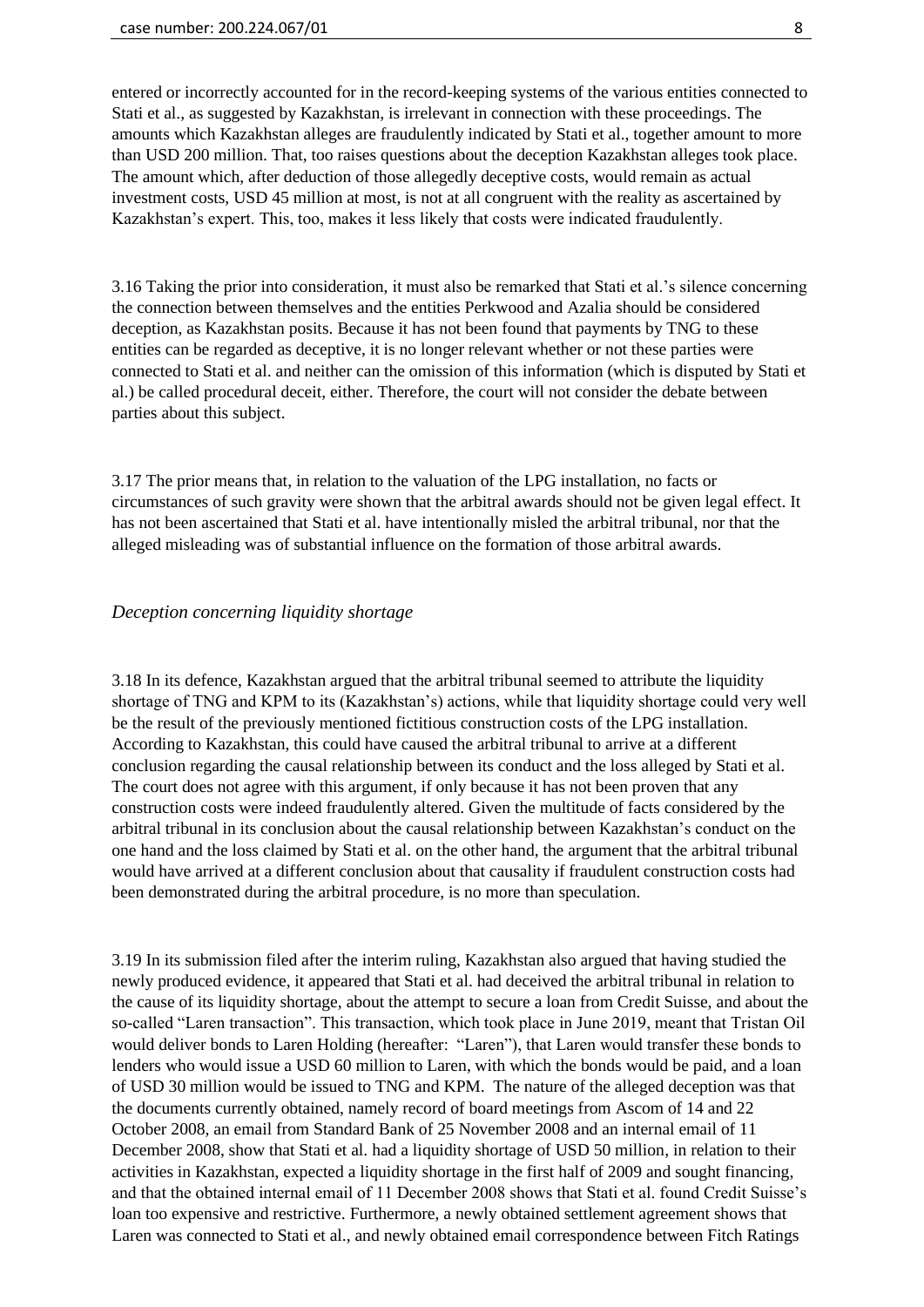and Stati et al. shows that Stati et al.'s actions (partially) had Fitch Ratings downgrade the credit rating of the bonds issued by Tristan Oil. Lastly, newly obtained documents show that Stati et al. were actively involved in the negotiations in relation to the Laren transaction, and that they successfully negotiated beneficial conditions for themselves, while they argued in the arbitral procedure that they had to accept the Laren transaction under very disadvantageous conditions. According to Kazakhstan, if the arbitral tribunal had been aware of the newly obtained documents, it would have arrived at a different conclusion concerning the causal relationship between Kazakhstan's conduct and the loss alleged by Stati et al.

3.20 Stati et al. subsequently responded as follows. In the arbitral procedure, they never claimed that Kazakhstan was to blame for their liquidity problems of late 2008, nor that Kazakhstan's actions was the only cause of their liquidity problems. The documents referenced by Kazakhstan were therefore not relevant to the dispute in the arbitral procedure. Stati et al. also submitted and elucidated the "term sheet" of 5 December 2008, with the conditions imposed by Credit Suisse on the loan, so that Kazakhstan (and, as the court understands, also the arbitrators) could independently evaluate the conditions of that loan. Kasumov, who indeed acted on their behalf, also signed the settlement agreement on behalf of Laren. Stati et al. argues that this settlement agreement does not prove that Laren was connected to them. Stati et al. also argue that they submitted Fitch's explanation of the credit rating in the arbitral procedure, in which the same points were indicated as in the email correspondence referenced by Kazakhstan. Therefore, there was no reason to submit this correspondence in the arbitral procedure. In conclusion, Stati et al. point out that they submitted the final documents in relation to the Laren transaction. Therefore, they had not withheld any agreed upon condition. Stati et al. explained that, at the time of the arbitral procedure, they had nothing to gain from the, as claimed by Kazakhstan, advantageous conditions, because they had defaulted on the loan, causing these advantageous conditions to become void.

3.21 During continuation of the oral hearings (as mentioned under 1), Kazakhstan did not respond to the facts in Stati et al.'s previously mentioned argument, leading the court to take these to be true. The court also agrees with Stati et al. in their conclusion that the documents now referenced by Kazakhstan were not relevant in the arbitral procedure, or that it was at least reasonable of Stati et al. to make this assumption. Those facts also lead to the conclusion that Stati et al. submitted at all times the most relevant documents in the arbitral procedure for the purpose of an opinion on the dispute. It has not been shown that Stati et al. intentionally withheld documents in order to damage Kazakhstan's position. The fact that the documents mentioned by Kazakhstan were missing, cannot be seen as of such gravity that this should be regarded as procedural deception.

3.22 To wit, the following should be considered. Stati et al. have, rightfully, pointed out that, as considered by the arbitral tribunal in the arbitral award under 349, Credit Suisse, as a result of a press release by INTERFAX, notified Stati et al. that it would not issue a loan to Stati et al. until Stati et al. had settled their dispute with Kazakhstan. In Paragraph 994 of that award, the arbitral tribunal concludes that it is evident that this press release was published by Kazakhstan or as a result of Kazakhstan's actions, which Kazakhstan does not contest. In Paragraph 1416, the arbitrators explain that Kazakhstan's "aggressive and forced actions, including the inspections, the criminal charges, and the asset seizures" forced Stati et al. to accept the "horrendous" conditions of the Laren transaction. Under Paragraph 1618, the arbitrators furthermore consider that, after an evaluation of "the timeline of events", they concluded that Kazakhstan's actions, which had already been found to be in violation of the ECT, including the liquidity shortage to the extent it was caused by Kazakhstan, forced Stati et al. to reduce its efforts to develop the Borankoland Tolkyn oil fields. In light of these considerations, Kazakhstan has not sufficiently explained how the documents it referenced could be of substantial value with regard to the arbitral tribunal's opinion regarding the causal relationship between Kazakhstan's conduct and Stati et al.'s loss. After all, these documents do not relate to the core of the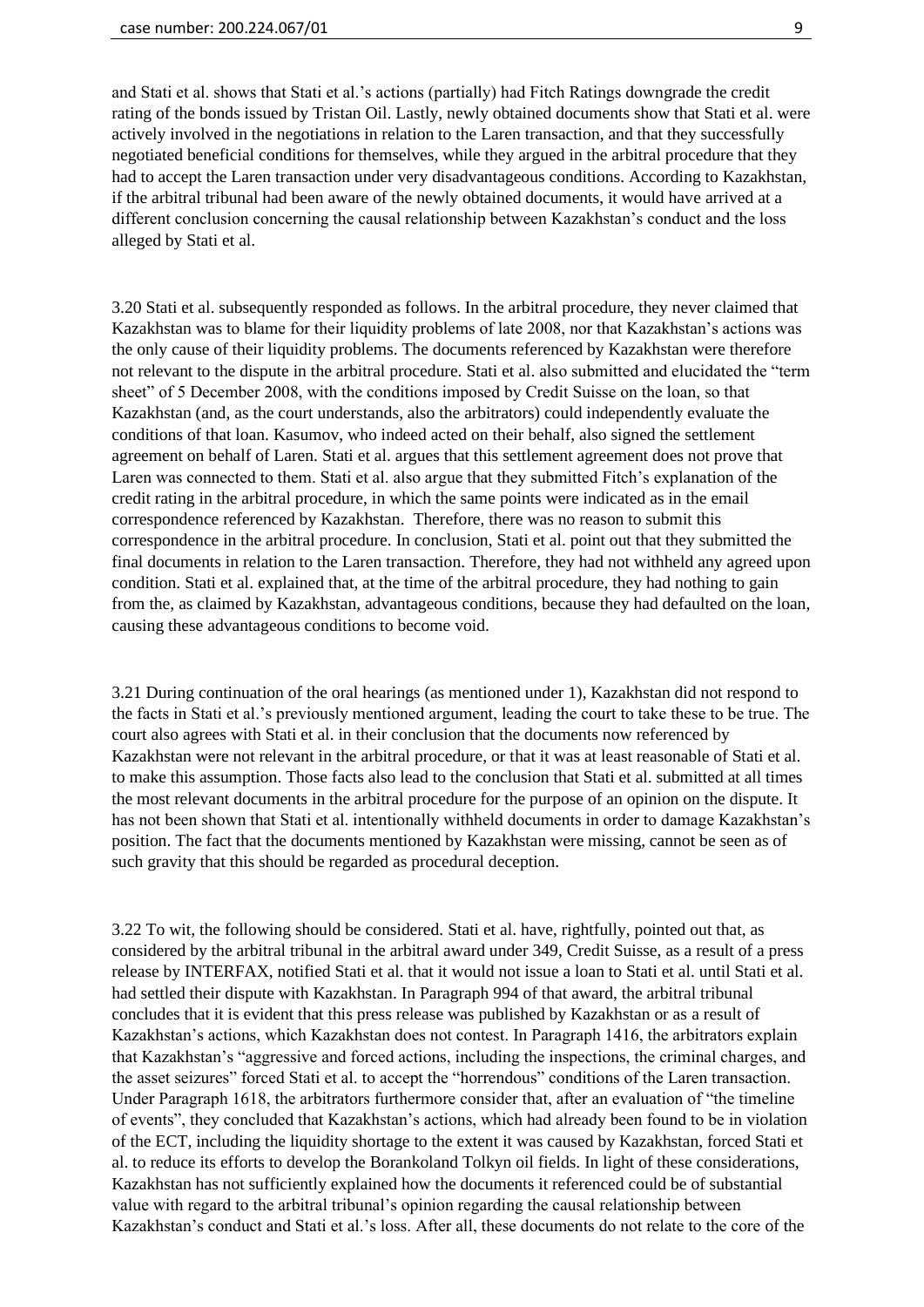conduct that Kazakhstan is accused of, which the arbitral tribunal considers to have resulted in the loss.

3.23 This leads to the conclusion that no procedural deception can be ascertained in relation to the liquidity shortage.

## *Other deception*

3.24 Kazakhstan appears to assume (defence submission, under 95) that the arbitral tribunal's decision to award damages in the amount of USD 31 million for investment costs relating to "Contract 302 Properties", was arrived at by means of deception. Kazakhstan claims that costs in TNG's annual reports were fraudulently altered. However, Kazakhstan has failed to demonstrate this, leading the court to ignore this argument.

## *Other grounds for refusal*

3.25 Finally, Kazakhstan argued that recognition and enforcement must be refused based on the fact that: (a) the arbitral tribunal was not composed in compliance with the applicable rules (Article V(1)(d) of the New York Convention, or Article 1076(1)(a)(b) Rv); (b) it was not given proper notice of the appointment of the arbitrator assigned to its case (Article  $V(1)(b)$  New York Convention); and (c) there was no valid agreement of arbitration or the conditions for arbitration were violated (Article V(1)(a) and (c) New York Convention, or Article 1076(1)(A)(a) Rv). According to Kazakhstan, these grounds, considered individually or as a whole, form grounds for refusing the application made by Stati et al.

3.26 In relation to ground (a), Kazakhstan points out the following. Article 13 of the Stockholm Chamber of Commerce Arbitration Rules 2010 (hereafter called "the SCC Rules") determines that if a party neglects to appoint an arbitrator within "the stipulated time period", the board of the SCC shall do so. According to Kazakhstan, the board of the SCC thus appointed the arbitrator Lebedev, without having the authority to do so, seeing the board had not indicated a deadline by which an arbitrator had to be appointed.

3.27 As also depicted by Kazakhstan, the following took place. By letter of 5 August 2010, received on 9 August 2010, the secretariat of the SCC sent Stati et al.'s application for arbitration to Kazakhstan and, in accordance with Article 5 of the SCC Rules, requested submission of a response by 26 August 2010 at the latest. Then the secretariat sent a reminder, by letter of 27 August 2010, received on 31 August 2010, and extended the time period for submission of a response to 10 September 2010. It has been found that Kazakhstan did not respond within the deadlines set by the SCC. Kazakhstan questions whether or not deadlines were set in accordance with Article 13 of the SCC Rules. The court believes this to have been the case. Article 5 of the SCC Rules, to which the SCC's letter of 5 August explicitly refers, determines that the response shall include the name and further information of the arbitrator appointed by the defending party. The deadline imposed on Kazakhstan for submission of a response should therefore, and contrary to Kazakhstan's argument, also be regarded as the deadline by which Kazakhstan, as the defending party, had to appoint an arbitrator. The situation in which a party, Kazakhstan, did not appoint an arbitrator by the deadline, actually did exist. Therefore, after expiry of the deadline, the board of the SCC was authorized to appoint an arbitrator itself, which it did in the person of Lebedev, on 15 September 2010.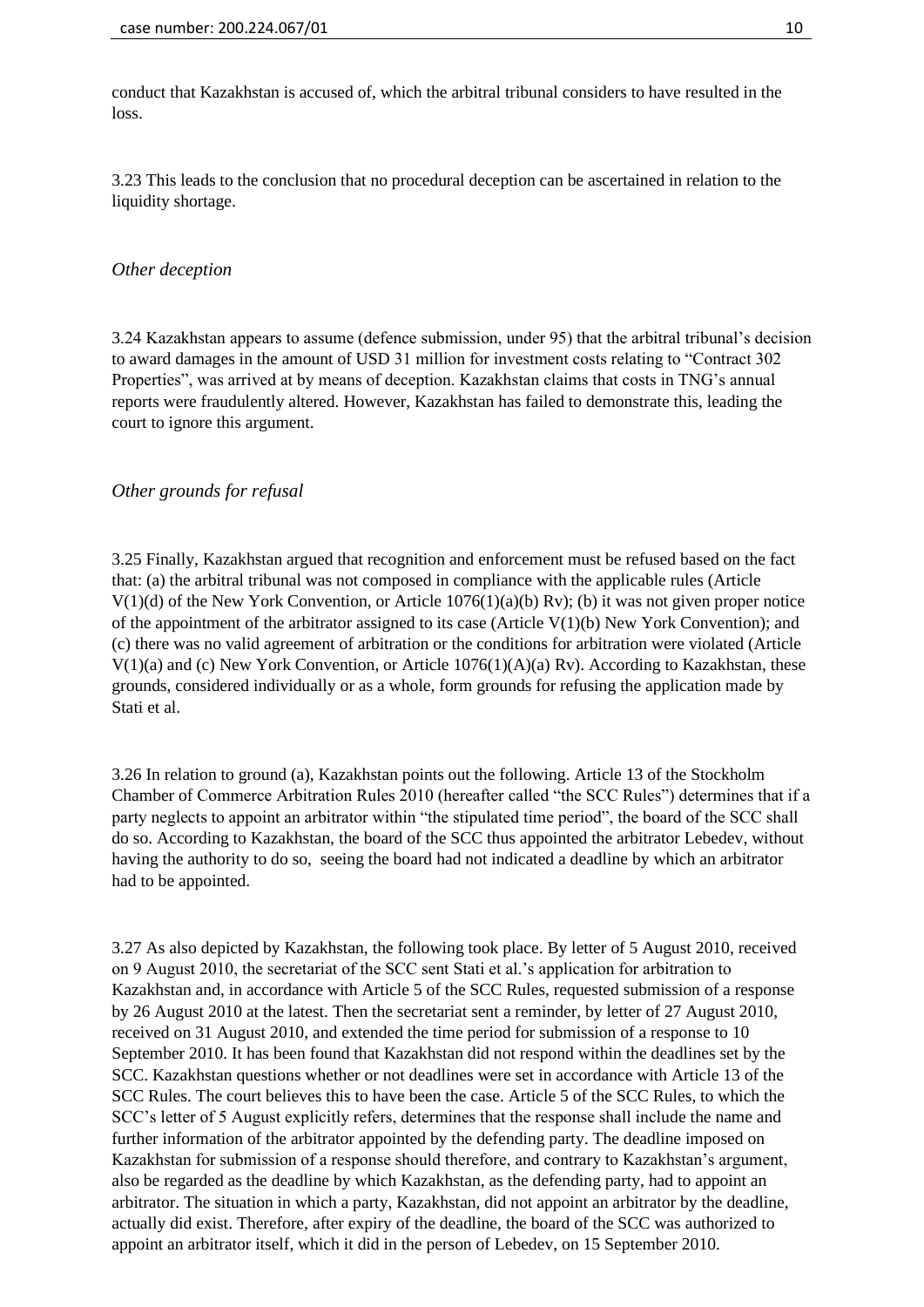3.28 The above consideration is not altered by the fact that on 13 September 2020, Stati et al. requested the board of the SCC to appoint an arbitrator on behalf of Kazakhstan and that Kazakhstan, because it only learnt of that request on 23 September 2010, was unable to respond to that request before the appointment of Lebedev. This is because, according to Article 13 of the SCC Rules, the board of the SCC was already authorized to appoint an arbitrator as soon as the deadline for Kazakhstan to appoint an arbitrator had passed. It must be held that the board of the SCC appointed an arbitrator because of Kazakhstan's failure to appoint an arbitrator, and not because Stati et al. made a request to appoint one. In any case, Stati et al.'s request is not the basis for the board's authority to appoint an arbitrator and for that reason, just like Kazakhstan's inability to provide a timely response, is irrelevant in this regard.

3.29 Contrary to Kazakhstan's argument, the series of events as depicted above does not lead to the conclusion that Kazakhstan was not given proper notice of the appointment of the arbitrator Lebedev. After all, Kazakhstan received a message from the SCC about the appointment on 27 September 2010, shortly after the appointment. It cannot be seen why this should be considered too late or not proper notice. Kazakhstan's inability to respond to the request of Stati et al. does not change this.

3.30 Nor is it relevant that the SCC Rules state that the nature and circumstances of the dispute should be taken into account. According to Kazakhstan, the board of the SCC should have taken into account that decision-making within a government is prone to certain lassitude, that Kazakhstan had to have the documents translated and that it had not yet appointed an attorney for the arbitral procedure. The court does not agree with these arguments, because these circumstances should, in principle, be for the account and risk of Kazakhstan as a professional party. If Kazakhstan had deemed the deadlines too short for submission of a full response, indicating the name of the arbitrator it wished to appoint, Kazakhstan could also have requested an extension of the deadline for submission of a (full) response. It did not do this, also not immediately after being informed on 27 September of the appointment of arbitrator Lebedev. Kazakhstan firstly responded to the letters and documents sent to them by letter sent by its attorney, on 8 November 2010, in which letter it merely requested to be sent the case file. Only on 2 December 2010 did Kazakhstan file an objection against the appointment of Lebedev. In these proceedings, no grounds can be discerned for the SCC to reasonably exempt Kazakhstan from the deadlines that the SCC had set.

3.31 Kazakhstan also relies on Stati et al. not respecting the cool-down period of 3 months as stated in Article 26(2) of the ECT. According to Kazakhstan, the arbitral tribunal therefore lacked competence to hear the dispute. Stati et al. dispute non-compliance with the cool-down period. Whatever may be, non-compliance with the cool-down period does not result in the arbitral tribunal lacking competence. The text of the ECT does not provide sufficient grounds for such a far-reaching conclusion. On the contrary, under Article 26(3), Kazakhstan has given its unconditional consent to the submission of a dispute to international arbitration. Kazakhstan's conclusion that there was no valid agreement for arbitration, or that the conditions under which arbitration is possible were violated, is not shared by the court.

3.32 Furthermore, Kazakhstan has not contested that prior to arbitration and on multiple occasions, Stati et al. had pointed out to Kazakhstan the disputes which had arisen between parties. Kazakhstan has likewise not contested that the arbitral procedure was suspended for the purpose of complying with the required cool-down period. In relation to these uncontested circumstances, Kazakhstan has not elucidated whether and how these circumstances disadvantaged it. Insofar as Kazakhstan argues that it would have had sufficient time to appoint an arbitrator if the cool-down period had been respected, the court again points out that Kazakhstan neglected to request an extension of the given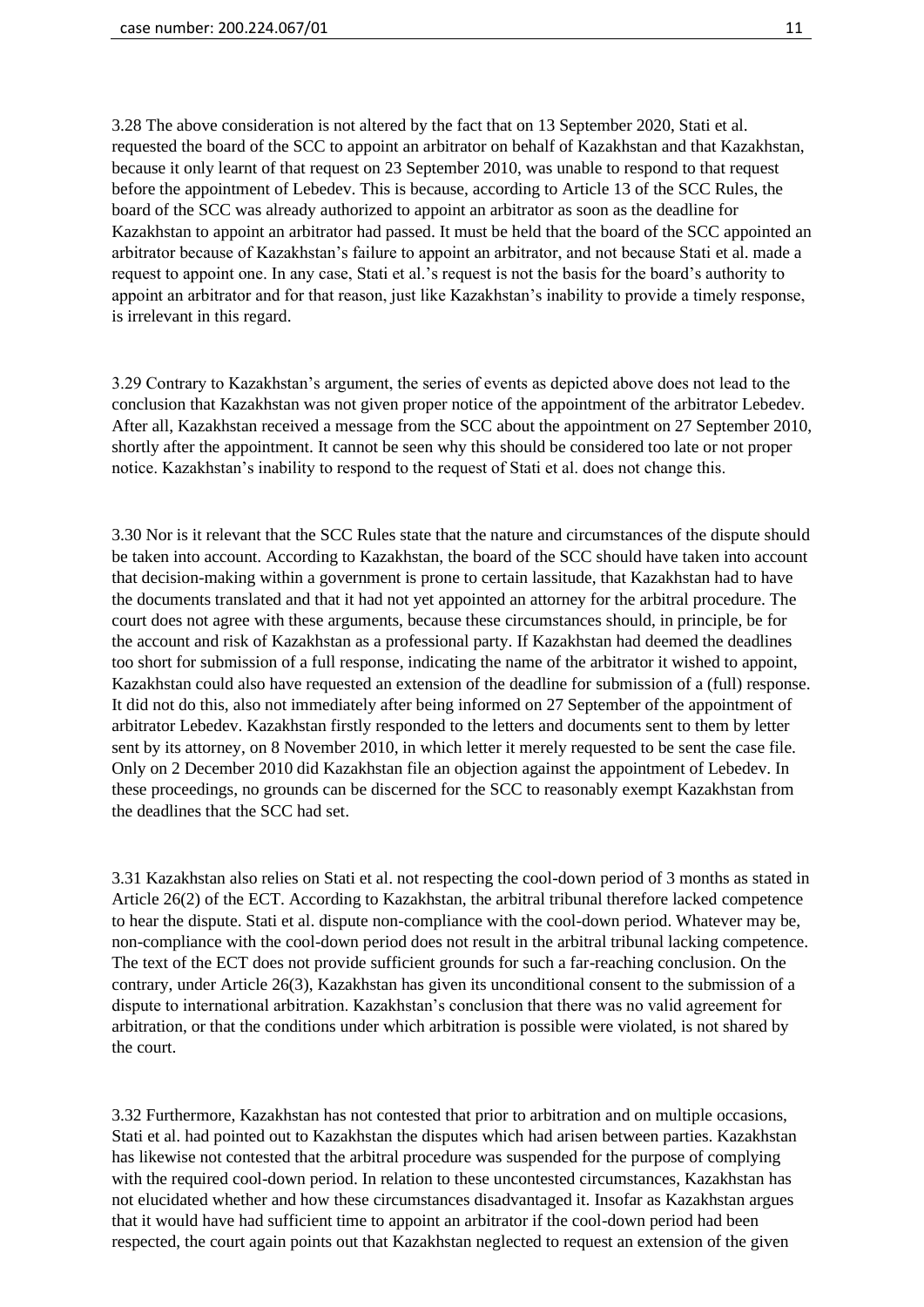time period for appointment of an arbitrator. Furthermore, the purpose of the cool-down period is not to give parties time to prepare for an arbitral procedure, but to prevent the need for such a procedure by way of reaching an amicable settlement. In this case, that purpose is served by other means.

3.33 Considering the aforementioned circumstances as a whole does not form grounds to refuse the current application.

## *Violation of duty of truth*

3.34 In its written submission filed after the interim ruling, Kazakhstan argued that in these court proceedings, Stati et al. had acted in violation of the duty of truth ex Article 21Rv. During the initial oral hearing, Stati et al. allegedly took positions which were irreconcilable with documents from their very own record-keeping system. The application for recognition and enforcement should be refused on those grounds, too. Stati et al. contest that they violated Article 21 Rv and furthermore argue that violation would not be separate grounds for refusal.

3.35 The court considers that grounds for refusal of an application, such as the present, are stated in a limitative manner in the New York Convention. These do not include violation of Article 21 Rv. This argument of Kazakhstan must likewise be ignored. The arguments of Kazakhstan regarding that violation also relate to the same matter as the alleged deception by Stati et al. in the arbitral procedure. The court has already given its opinion on that above.

*Application ex Article 843a Rv*

3.36 In its written submission filed after the interim ruling, Kazakhstan communicated that it wished to maintain its application to the court by letter of 15 May 2018, for copies of the following documents:

- agreements regarding the management fee paid to Perkwood and documents showing the services supplied for these fees, and

- agreements between Azalia and Perkwood regarding construction of the LPG installation, including the purchase and delivery of specifically specified parts.

3.37 Partly in light of the prior considerations regarding the deception alleged by Kazakhstan regarding the costs of the LPG installation, and more specifically the costs that were indicated regarding the management fee and delivered parts, the court fails to see why Kazakhstan would have a legitimate interest in inspecting the aforementioned documents. In any case, Kazakhstan did not convince the court of any specific legitimate interest.

3.38 The same applies to Kazakhstan's supplementary request for inspection of the agreement between Azalia and Hayden, among which the agreements "for drilling equipment" and "for LPG equipment". Kazakhstan did not sufficiently specific indicate its interest relevant to these documents, in light of the prior considered.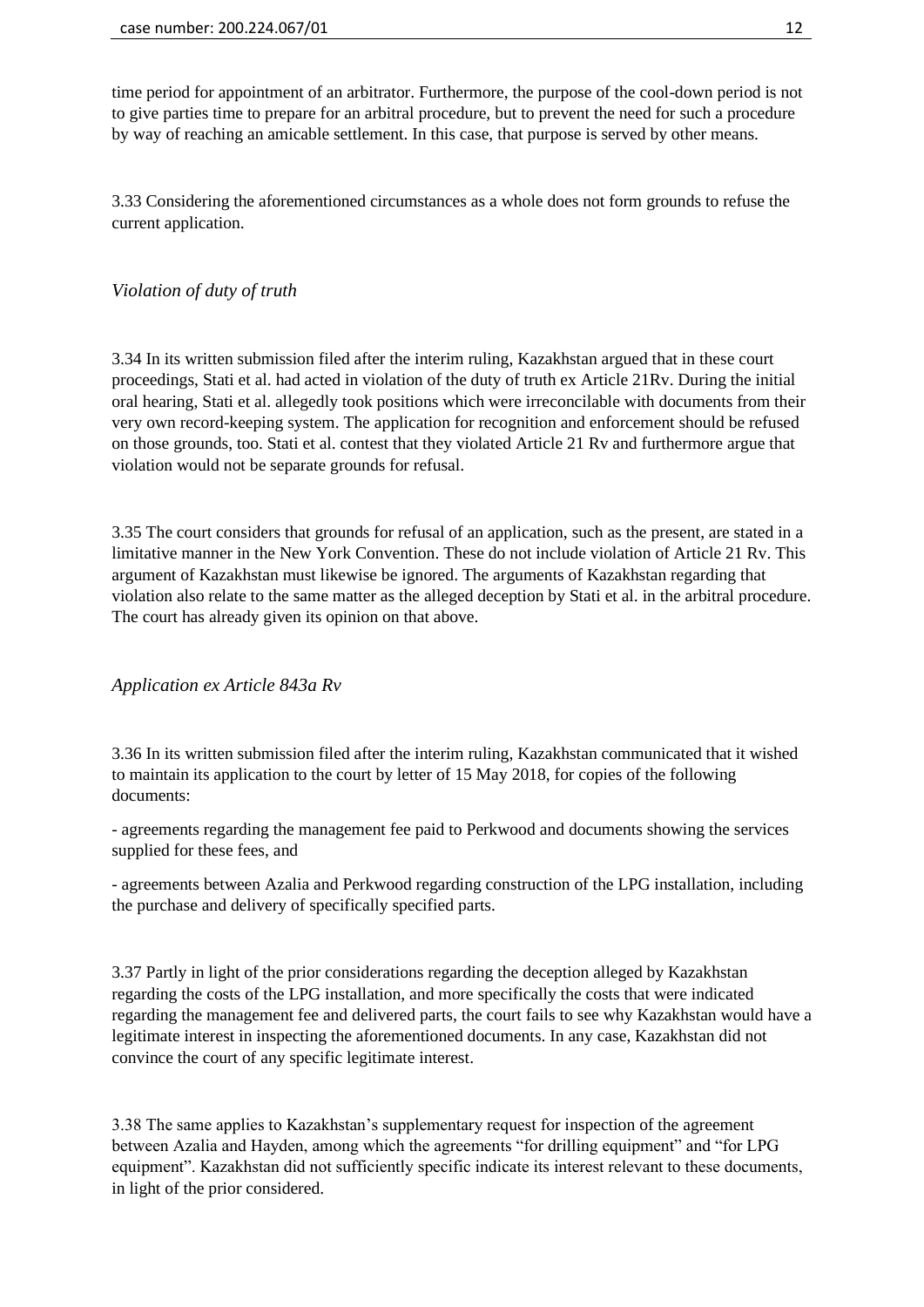3.39 Kazakhstan also requests a copy of, or inspection of, all documents not submitted in the English proceedings. To that end, it argues as follows. Stati et al. reported to the High Court that they identified a total of 130,000 documents which are eligible for disclosure. However, they submitted only 70,000 documents. They neglected to properly follow the order for disclosure of the other documents.

Stati et al. dubiously refused to submit half of these documents, likely because the other documents were deemed confidential or irrelevant. Subsequently, Stati et al. terminated the English proceedings for recognition before a decision had been taken with regard to the application for enforcement. The court considers that, in these Dutch proceedings, these matters do not sufficiently motivate the court to order Stati et al. to provide or give access to these documents. To this end, Kazakhstan should have concretely motivated its legitimate interest, in accordance with Article 843a Rv. Kazakhstan failed to do so properly, or sufficiently specifically, so that there are no grounds for the court to grant this application.

3.40 Kazakhstan also points out a "specific disclosure" in the English proceedings which Stati et al. supposedly did not honour. Kazakhstan claims that these documents demonstrate the alleged fraudulently increased prices of delivered parts. With regard to these documents, Kazakhstan again failed to sufficiently elucidate its legitimate interests.

# *In conclusion*

3.41 Because there appears to be no ground for refusing the application made by Stati et al. relative to Kazakhstna, the court allows the application. Kazakhstan's application based on Article 843 Rv is refused. As the unsuccessful party, Kazakhstan is hereby ordered to pay the legal costs of Stati et al. As a result, Kazakhstan's application to order Stati et al. to pay the actual legal costs has been refused, due to lack of sufficiently convincing legal grounds. In the interim ruling, it has already been considered - on the therein mentioned grounds - that this application be refused insofar as it was directed against National Fund and Samruk. As the unsuccessful party, Stati et al. will be ordered to pay the legal costs of Samruk and National Fund.

# **3. Decision**

The court:

recognizes and grants leave of enforcement in the Netherlands of the arbitral awards handed down in Stockholm, Sweden, on 19 December 2013 and 17 January 2014;

refuses Kazakhstan's application ex Article 843a Rv;

refuses the application of Stati et al. insofar as this is directed against Samruk;

refuses the application of Stati et al. insofar as this is directed against National Fund;

orders Kazakhstan to pay Stati et al.'s legal costs of these proceedings and estimates these costs to date at  $\epsilon$  716 in advances and  $\epsilon$  3,222 in salaries;

orders Stati et al. to pay Samruk's legal costs of these proceedings and estimates these costs to date at  $\epsilon$  726 in advances and  $\epsilon$  3.222 in salaries: